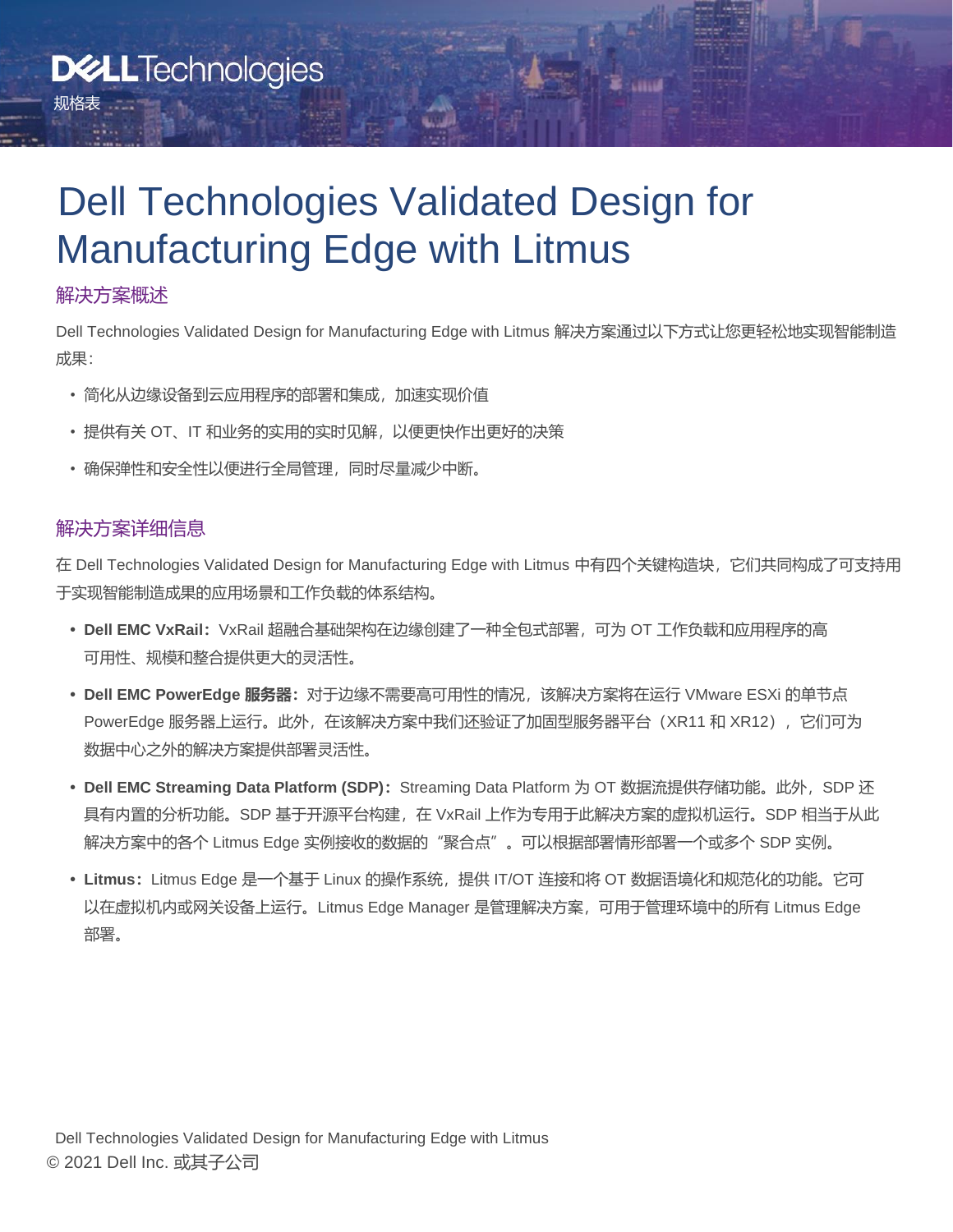

|                                                                                                                           |                        | $\Box$ $\Re$ $\Im$ $\Box$ $\Re$ $\Im$ $\Box$ | $\Box$ $\%$                  |  |  |  |
|---------------------------------------------------------------------------------------------------------------------------|------------------------|----------------------------------------------|------------------------------|--|--|--|
| 工作负载规模                                                                                                                    | 小型<br>最多 5,000 个标签     | 中型<br>最多 15,000 个标签                          | 大型<br>最多 30,000 个标签          |  |  |  |
| Dell EMC PowerEdge 服务器<br><b>DEALLEME</b>                                                                                 | XR11、XR12或<br>R650     | XR11、XR12、R650或<br>R750                      | R650 或 R750                  |  |  |  |
| <b>Dell EMC VxRail HCI</b>                                                                                                | E660F。D5610F或<br>E560F | E660F。D5610F或<br>E560F                       | P570F。E660F或<br><b>D560F</b> |  |  |  |
| <b>Dell EMC Streaming Data Platform</b>                                                                                   |                        |                                              |                              |  |  |  |
| <b>ILITMUS</b><br>Litmus Edge 软件: Foundation、Growth 或 Scale                                                               |                        |                                              |                              |  |  |  |
| <b>vm</b> ware <sup>®</sup><br>VMware <sup>®</sup> vSAN <sup>®</sup> 或 VMware vSphere <sup>®</sup> Enterprise Plus 或 ESXi |                        |                                              |                              |  |  |  |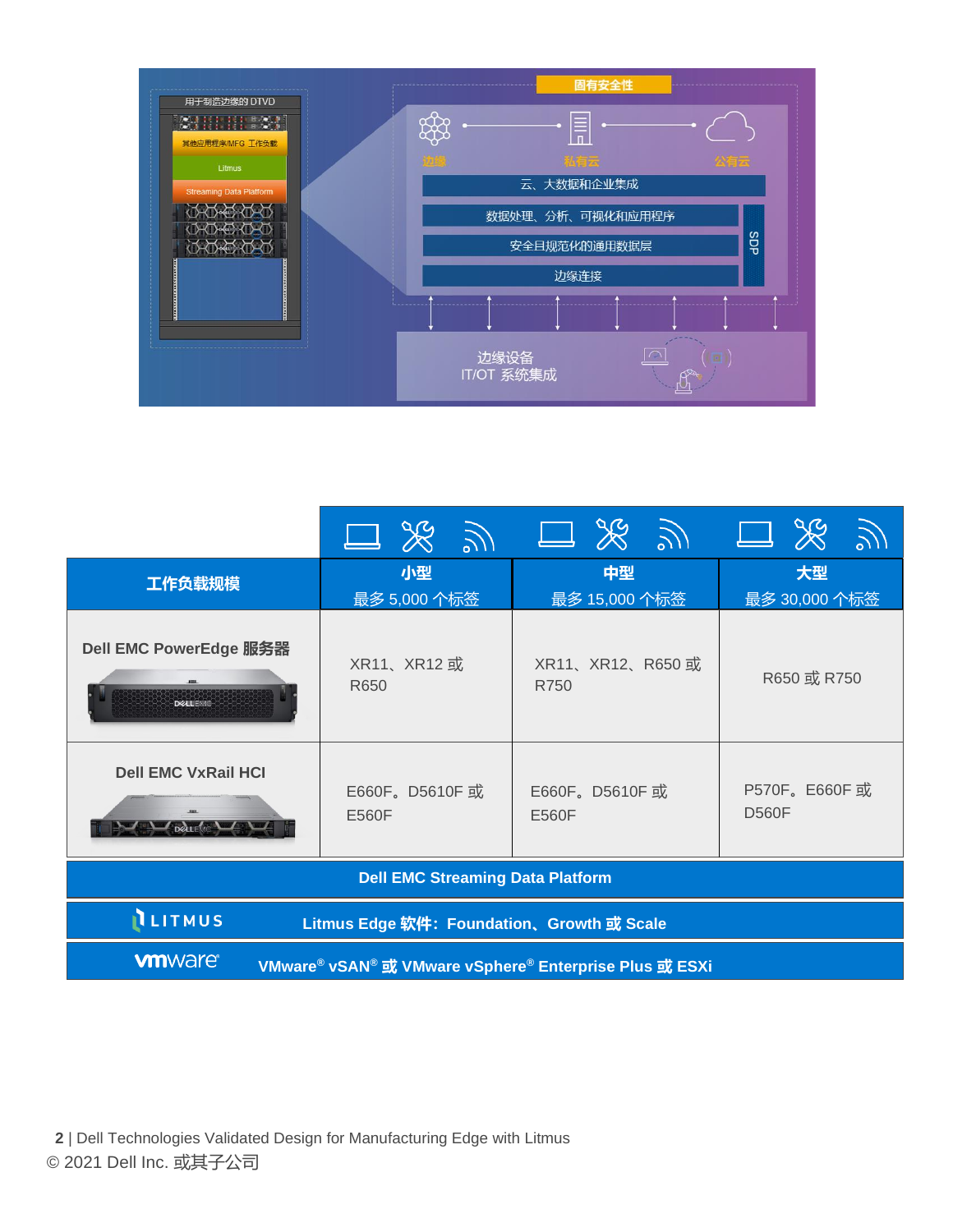## 技术规格

PowerEdge 和 VxRail 规格。

|                     |              | 外形规格 | <b>CPU</b><br>数量 | 计算                                                                       | 内存               | 存储                                                                                 |
|---------------------|--------------|------|------------------|--------------------------------------------------------------------------|------------------|------------------------------------------------------------------------------------|
|                     | <b>XR 11</b> | 1U   | 1                | 至强 <sup>®</sup> Silver 4316 2.3G, 20C/40T,<br>10.4 GT/s, 30 MB 高速缓存      | 6个16 GB RDIMM    | 4个1.92 TB SSD SAS<br>混合使用                                                          |
| 修<br>5,000<br>뢫     | <b>XR 12</b> | 2U   | 1                | 至强 <sup>®</sup> Silver 4316 2.3G, 20C/40T,<br>10.4 GT/s, 30 MB 高速缓存      | 6个16 GB RDIMM    | 4个1.92 TB SSD SAS<br>混合使用                                                          |
|                     | R 650        | 1U   | $\overline{2}$   | 2个至强® Silver 4310 2.1G, 12C/24T,<br>10.4 GT/s, 18 MB 高速缓存                | 12个8 GB RDIMM    | 4个1.92 TB SSD SAS<br>混合使用                                                          |
|                     | VxRail E560F | 1U   | 1                | 至强 <sup>®</sup> Gold 6226R 2.9G, 16C/32T,<br>10.4 GT/s, 22 MB 高速缓存       | 6个16 GB RDIMM    | 1个800 GB SSD SAS,写入密集型<br>3 个 1.92 TB SSD SAS, 读取密集型                               |
|                     | VxRail D560F | 1U   | 2                | 2个至强® Silver 4215 2.5G,<br>8C/16T, 9.6 GT/s, 11 MB 高速缓存                  | 8个16 GB RDIMM    | 1个 800 GB SSD SAS, 混合使用<br>3个 1.92 TB SSD SAS,读取密集型                                |
|                     | VxRail E660F | 1U   | 1                | 至强 <sup>®</sup> Silver 4314 2.4G, 16C/32T,<br>10.4 GT/s,24 MB 高速缓存       | 8个16 GB RDIMM    | 1个 800 GB SSD SAS, 写入密集型<br>3个 1.92 TB SSD SAS, 读取密集型                              |
|                     | <b>XR 11</b> | 1U   |                  | 至强 <sup>®</sup> Gold 5318N 2.1G, 24C/48T,<br>11.2 GT/s, 36 MB 高速缓存       | 6 个 32 GB RDIMM  | 3个 3.84 TB SSD SAS, 混合使用                                                           |
| 全商额<br>< 15000<br>뢦 | <b>XR 12</b> | 2U   |                  | 至强® Gold 5318N 2.1G,24C/48T,<br>11.2 GT/s, 36 MB 高速缓存                    | 6 个 32 GB RDIMM  | 3 个 3.84 TB SSD SAS,混合使用                                                           |
|                     | R650         | 1U   | 2                | 2个至强 <sup>®</sup> Silver 4310 2.1G, 12C/24T,<br>10.4 GT/s, 18 MB 高速缓存    | 12个16 GB RDIMM   | 3个 3.84 TB SSD SAS, 混合使用<br>                                                       |
|                     | R750         | 2U   | 2                | 2个至强 <sup>®</sup> Silver 4310 2.1G, 12C/24T,<br>10.4 GT/s,18 MB 高速缓存     | 12个16 GB RDIMM   | 3个 3.84 TB SSD SAS, 混合使用                                                           |
|                     | VxRail E560F | 1U   | 1                | 至强® Gold 6252 2.1G, 24C/48T,<br>10.4 GT/s,35.75 MB 高速缓存                  | 12个16 GB RDIMM   | 2个800 GB SSD SAS, 写入密集型;<br>4个 3.84 TB SSD SAS, 读取密集型                              |
|                     | VxRail D560F | 1U   | 2                | 2个至强 <sup>®</sup> Silver 4210 2.2G, 10C/20T,<br>9.6 GT/s,13.75 MB 高速缓存   | 12 个 16 GB RDIMM | 2个800 GB SSD SAS, 混合使用<br><u>4个 3.84 TB SSD SAS,读取密集型</u>                          |
|                     | VxRail E660F | 1U   | 2                | 2个至强 <sup>®</sup> Silver 4310T 2.3G,<br>10C/20T,10.4 GT/s,15 MB 高速缓存     | 8个32 GB RDIMM    | 2个800 GB SSD SAS, 写入密集型;<br>4 个 3.84 TB SSD SAS,读取密集型                              |
|                     | R650         | 1U   | $\overline{2}$   | 2 个至强 <sup>®</sup> Platinum 8368 2.4G,<br>38C/76T, 11.2 GT/s, 57 MB 高速缓存 | 16个16 GB RDIMM   | 6个 3.84 TB SSD SAS, 读取密集型                                                          |
| 旅游                  | R750         | 2U   | $\overline{2}$   | 2 个至强 <sup>®</sup> Platinum 8368 2.4G,<br>38C/76T, 11.2 GT/s, 57 MB 高速缓存 | 16个 16 GB RDIMM  | 6 个 3.84 TB SSD SAS,读取密集型                                                          |
| 大型<30000            | VxRail D560F | 1U   | 2                | 2个至强® Gold 6242 2.8G,<br>16C/32T, 10.4 GT/s, 22 MB 高速缓存                  | 16个16 GB RDIMM   | 2 个 800 GB SSD SAS,混合使用                                                            |
|                     | VxRail E660F | 1U   | $\overline{2}$   | 2个至强® Gold 6326 2.9G,<br>16C/32T, 11.2 GT/s, 24 MB 高速缓存                  | 16个16 GB RDIMM   | 6个 3.84 TB SSD SAS, 读取密集型<br>2个800 GB SSD SAS, 写入密集型;<br>6个 3.84 TB SSD SAS, 读取密集型 |
|                     | VxRail E570F | 2U   | 2                | 2个至强® Gold 6246R 3.4G,<br>16C/32T, 10.4 GT/s,<br>35.75 MB 高速缓存           | 16个16 GB RDIMM   | 2个800 GB SSD SAS, 写入密集型;<br>6 个 3.84 TB SSD SAS, 读取密集型                             |